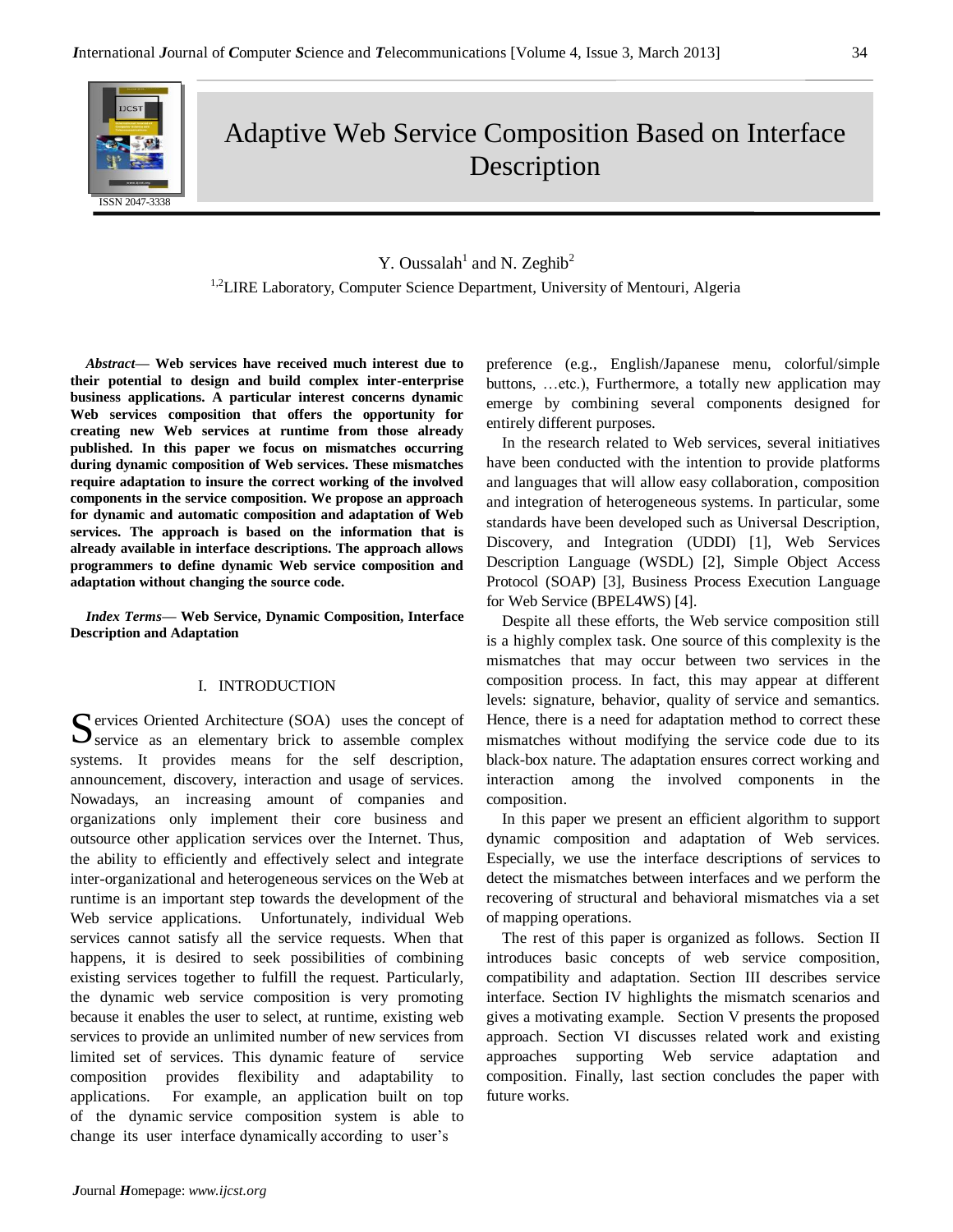# II. BASIC CONCEPTS

Prior to the presentation of the proposed approach, we introduce basic concepts related to web services composition, compatibility and adaptation.

#### *A. Web Service Composition*

Given the current proliferation of Web services, service composition appears as an important strategy to implement distributed applications. For example, if French to Chinese translator does not exist, but there are French to English and English to Chinese translators, each one implemented in a Web service, the French to Chinese translator may be created through their composition.

In practice, the Web services composition can be done in a static or dynamic way. The static composition allows the requestor to create an abstract model that should be respected during the execution of these Web services. While the dynamic composition enables selecting the atomic Web services automatically and combines them to create an unlimited number of new Web services. The dynamic composition is very challenging as it is done at runtime based on the user"s request. With dynamic composition, an unlimited number of new services can be created from a limited set of service components. Dynamic composition is more suitable if the process has to adapt dynamically to unpredictable changes in the environment. However, the dynamic web service composition may lead to several faults such as poor response, incorrect order, service incompatibility, and unavailability. If the failure occurs, the cause of the failure has to be detected and healed. Since the web services composition is done dynamically, the services need to reconfigure themselves when the environment changes without any human intervention and without stopping the composite service [5].

#### *B. Compatibility in the Web Service Composition*

To ensure the correct working between the involved components in the composition there should be compatibility between them i.e. they can invoke each other and the result of the composition can be issued. In fact, the compatibility may be affected when some heterogeneities occur between services:

- 1) The provided messages are delivered as flow when they are required as single message.
- 2) The provided message is delivered as single when it is required as flow of messages.
- 3) The provided messages contain irrelevant messages or additional parameters so the additional parameters should be hidden.
- 4) The type of the provided message does not match the type of the required one.

The compatibility in the composition concerns not only the exchanged messages but also the correct sequence of ordered operations which can be achieved by combining compensable operations.

Consequently, the compatibility between services can be

seen from two perspectives: structural (where the focus is on the messages types) and behavioral (where the focus is on control dependencies between message exchanges).

#### *C. Adaptation*

Due to the dissemination of ubiquitous and autonomic computing, several issues related to adaptation have been widely studied. In the context of Web services, adaptation comes from the fact that services may be reused in context for which they were not originally designed. Thus service reuse leads to situations where a service is needed to participate in multiple collaborations where various interfaces are required from it. This requires adaptation of provided interfaces to the required ones. This mechanism is known as *web service interface adaptation*.

Adaptations can be static or dynamic, and manual or automatic [6]. The static adaptation is carried out through modifications in the source code, while the dynamic one modifies software runtime characteristics. Manual adaptation means direct intervention in the system, whilst automatic one can be performed by the system itself.

# III. WEB SERVICE INTERFACE

Web Services are autonomous software components that can be published, discovered and invoked for remote use. For this purpose, their characteristics must be made publicly available under the form of Web service descriptions. The business world has developed a number of XML-based standards to formalize the description of Web services. WSDL is the current standard of Web service description. Web services are considered as a set of endpoints operating on messages containing either document-oriented or procedureoriented information. The operations and messages are described abstractly, and then bound to a concrete network protocol and message format to define an endpoint. Related concrete endpoints are combined into abstract endpoints (services). WSDL is extensible to allow description of endpoints and their messages regardless of what message formats or network protocols are used to communicate [2].

Much functionality can be contained in one Web service, and each is implemented by an operation. A Web service can be expressed as a set of operations. An operation is specified by its name, its input and output message types, i.e. *o: =<name, data Input, data Output >,* which is the interface of the Web service.

The WSDL interface document defines the message format for operations and messages defined by a particular portType. We can generate a monolithic WSDL document that contains all WSDL elements, or a separate WSDL interface document. A <message> element is needed to compose such data types into messages. Messages need to be grouped into operations, which may define an  $\langle \text{input} \rangle$ , an  $\langle \text{output} \rangle$  and a  $\langle \text{fault} \rangle$  message. Here is the simplified structure of WSDL [7]. Figure 1 shows the simplified structure of the WSDL description.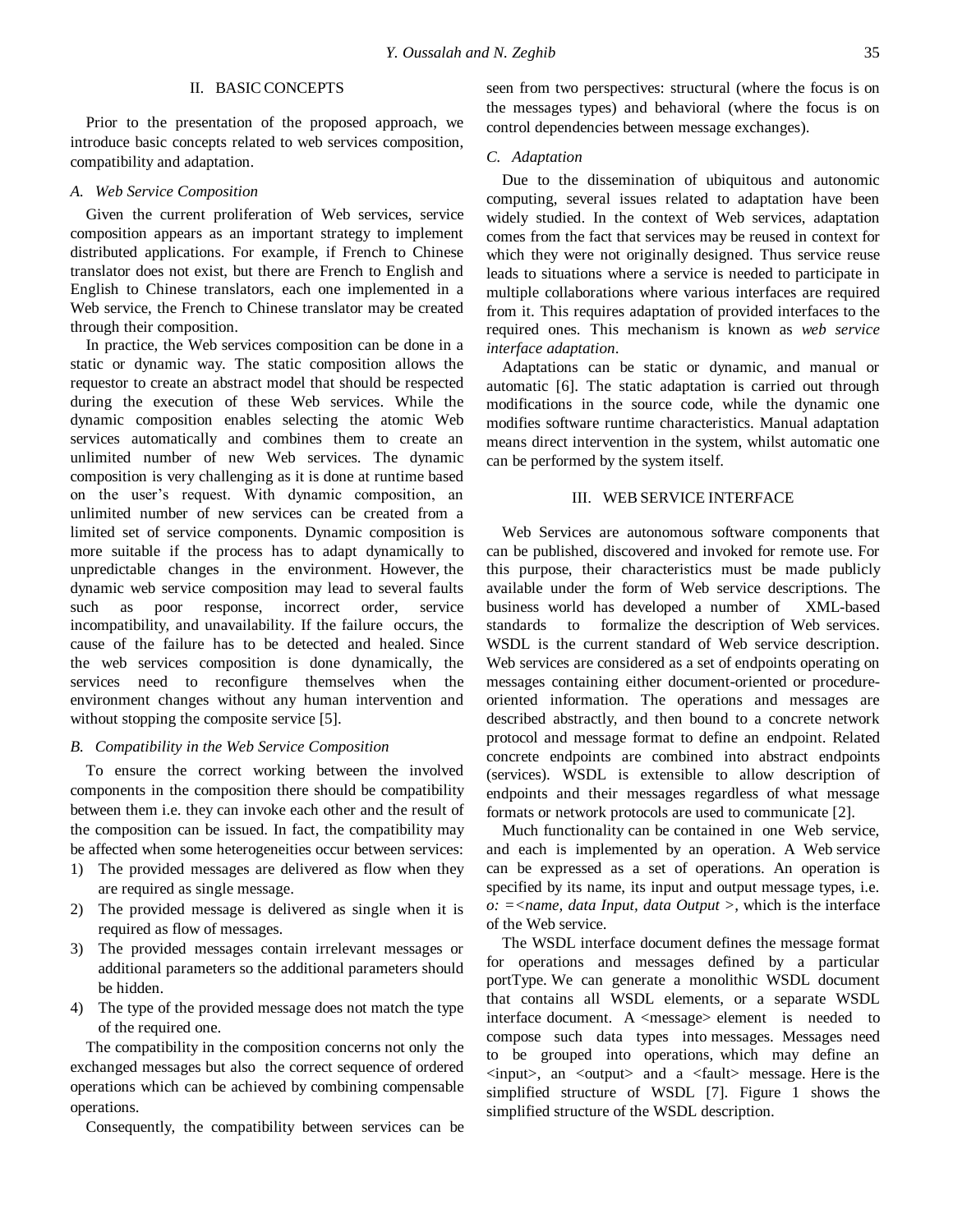

Fig.1. Simplified WSDL structure

## IV. MOTIVATING EXAMPLE

The scenarios in the Figure 2 show possible mismatches which may occur at runtime between the involved components in the composition. In the first scenario *(a)* the Web service sends two different messages (*A* and *B*) while only one of them (*A*) is expected. In the scenario *(b)* messages are sent aggregated  $(A+B)$  when they are needed to be separated. The third scenario (*c)* is the reverse of *(b)*: the messages are sent separately when they are needed in aggregation. In the last scenario (*d)*, the type of the sent message does not match with the required type.



Fig. 2. Mismatch scenarios

In the aim to illustrate these mismatches, let's consider the example of getting the weather report from an *Ip address*. We suppose that the existing Web services do not perform the required task, whereas the composition of the Web services **ResolveIp** and **GetWeather** may be suitable : the first Web service can provide the location corresponding to a given *Ip address*, while the second gives the weather for each location. The input and output of both Web services are illustrated in Table I.

Table I. Input and Output of **ResolveIp and GetWeather**

| Web services      | Input                                 | Output                                                                                                                                             |
|-------------------|---------------------------------------|----------------------------------------------------------------------------------------------------------------------------------------------------|
| <b>ResolveIp</b>  | <i>Ip</i> :String<br>License: String  | City:String<br>StateProvince: String<br>Country:String<br>Latitude: string<br>Longitude:String<br>CountryCode:String<br><i>Region</i> name: string |
| <b>GetWeather</b> | CityName:String<br>CountryName:String | GetWeatherResult: String                                                                                                                           |

Such mismatch is easily highlighted using JOpera plugin [8], as shown in Figure 3. The process **Weatherfromip** cannot provide the value of weather (step 5) due to the mismatch occurring at step 4.

The below scenario may be summarized in the following steps:

- 0) The process of composition of the two web services: **ResolveIp** and **GetWeather**.
- 1) The input parameters are: *Ip* and *license*.
- 2) The passage of parameters to the operation ResolveIP.
- 3) The output of ResolveIp is a complex type (as mentioned in the Table 1).
- 4) Mismatch: the output of ResolveIp does not satisfy the input of GetWeather.
- 5) No value returned because the operation GetWeather cannot produce the output.



Fig. 3. Mismatch scenario in **ResolveIp** and **GetWeather** composition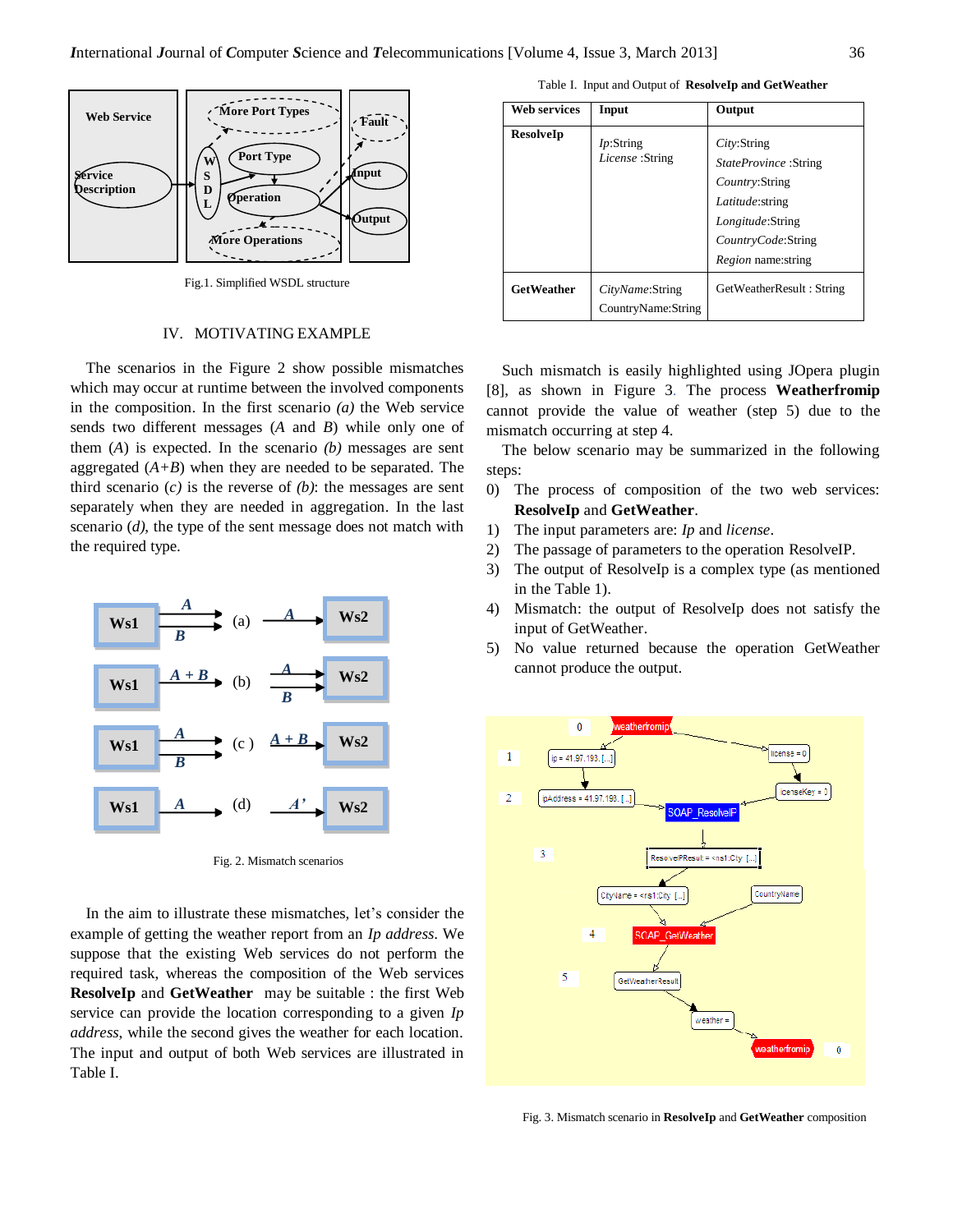# V. ADAPTIVE WEB SERVICE COMPOSITION

Interactions between Web services involve the exchange of messages. A message consists of one or more parameters, each having a data type. Hence it is important to check if the data types and number of the parameters sent by a service are compatible with the parameters required by its partner. This requires pre-conditions of input and post-conditions of the outputs. Thus composing two Web services require finding two compensable operations(one of each) that can be linked: two operations can be linked when the output parameters of the first (source) can cover the input parameters of the second (target).

Automatic services composition relies on the automatic matching of inputs/outputs of operations in Web services, i.e. interface matching. In our approach we propose an automatic and dynamic composition based on user request to choose adequate services to perform composition and adaptation when this latter is needed. To achieve our goal, we introduce transformation operations of interfaces [9] which will be used in the process of interface adaptation. Mainly we consider in the algorithm the four following operations:

- Collapse: is used when a stream of messages is aggregated into a single message.
- Burst: works in the reverse of the Collapse operation and it is used when a single message needs to be split into a stream of messages.
- Hide: is used when a message from the source interface is not required in the target interface.
- resvType: is used when the type of message provided in the source interface is not compatible with the required one in the target interface.

## *A. Main Steps of the Approach*



Fig. 4. Main Steps of the web service composition and adaptation

The proposed algorithm performs sequential composition of two Web services. For more than two services, the function of composition may be applied recursively. The algorithm requires the ability to discover or detect pairs of services such that the output of one service is equal or equivalent to the input of another (correspondence between interfaces). If the mismatch occurs, the adaptation will be performed using the mapping operations presented above. Hence, we resolve inadequacy resulted due to number and type of parameters.

The selection of adequate services for composition will be according to the outputs and inputs messages of operations if they satisfy the input and the output of the user request, starting from a known input, in order to compute the desired output.

For the sake of simplicity we suppose that when selecting the adequate services for composition, the function of selection will reorder the services according to their compensable operations which means : finding compensable operations that can be linked. Hence, the operation of selecting the adequate services performs a sequence planning from a given input to produce the desired output. This insures behavioral compatibility which concerns the dependences between messages.

The composition of n Web services is defined recursively by the function Rec\_comp as follows:

Rec\_comp (n) = compose (Rec\_comp (n-1), Wsn ) if  $n \ge 2$ .

 $Rec\_comp(1) = Ws1.$ 

For instance:

Rec\_comp  $(2)$  = compose (Rec\_comp  $(1)$ , Ws2) = compose (ws1, ws2).

# *B. The Algorithm*

Let's consider the service interface of a web service  $I = (input, SO, output)$ ,  $SO = set of operations$ . Begin :  $(input = user\_request)$ 

# **Declaration**

 *Boolean compatibility = false ; Webservicelist wsl ={} ;*  **Main***() { wsl= search\_for\_adequateservcies(user\_request); If ( wsl.length == 1) then*  $\text{/}$  no need for composition  $\text{/}$  *Invoke(wsl(0)); If( wsl.length >=2) then* // wsi are the found services// For  $(i = 2$  to n) do  $\{$  *compatibility = Compatibility\_checking(comp(i-1),wsl(i)) ; while (compatibility == false ) do { Resolve\_mismatch() ; compatibility =Compatibility\_checking(comp(i-1),wsl(i)) ; } Comp(i) = compose\_Services(comp(i-1),wsl(i)); } }*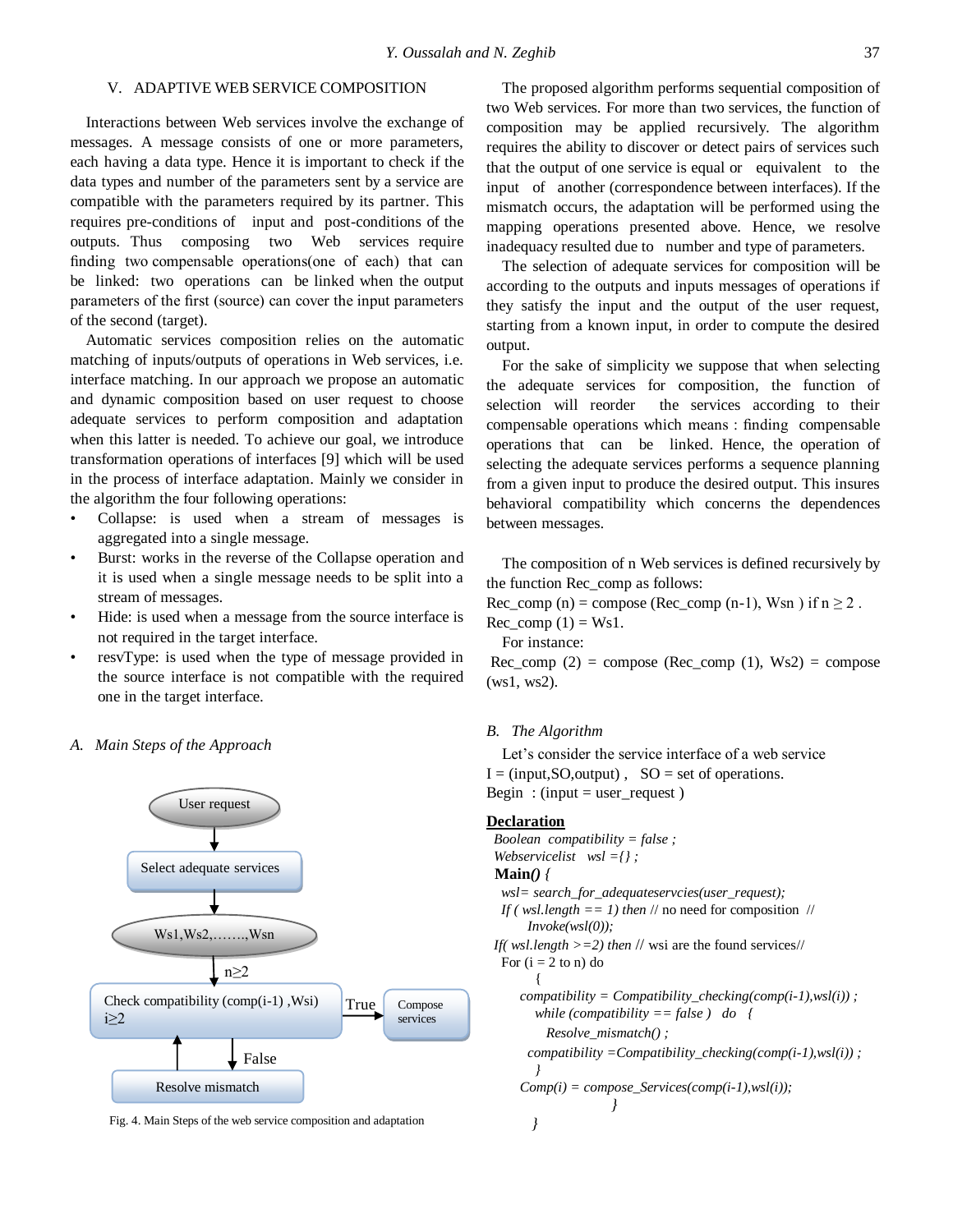# *Compatibility\_checking(service A, service B) {*

 *If (output(A) .Satisfy( input(B)) & (SO(A) . its related \_Operation(SO(B)) ) then compatibility = true ; }*

#### *Resolve\_mismatch() {*

 *If (outputA :: List & inputB :: Single) then* // cardinality of *List* is greater than 1//  *collapse (outputA) ; If (outputA :: Single & inputB :: List ) then Burst (outputA) ; If (output1.hasAdditionalPar() = true ) then* **//** hasAdditionalPar: has additional parameter//  *hide (outputA,index) ;* // the index is used to specify the parameter to hide //  *If NOT(outputA.typecompatible(InputB.type) then* 

# *resvType( outputA.type)*

 *}*  End.

## *C. Illustrating Example*

Let's illustrate the use of the algorithm through an example. We consider the example shown in the Table which presents list of selected Web services as a response for the user request "getWeatherReport".

We apply our algorithm to perform the composition. It's known that the constraint of sequential Web service composition is that the output the of the former service should satisfy the input of the next one. The possible combinations as response for such service request are: (ws1,ws2) or (ws1,ws3,ws4) or (ws1,ws5,ws4).

Table II. The selected web services for composition

| Ws  | Name                      | operation                     | Input/type  | Output/type                           |
|-----|---------------------------|-------------------------------|-------------|---------------------------------------|
| ws1 | getGeoIp                  | getgeoIp                      | IP:String   | City: String                          |
| ws2 | getWeather                | getWeather                    | City:String | Weather<br>-result :<br><b>String</b> |
| ws3 | MediCare-<br>Supplier     | GetSupplier-<br><b>ByCity</b> | City:string | Zip: String                           |
| ws4 | <b>USWeather</b>          | GetWeather-<br>Report         | ZipCode:Int | Weather<br>-Report:<br>String         |
| ws5 | ZipcodeLook-<br>upService | CityTo<br>-LatLong            | city:string | Zip:String                            |

The composite service (ws1,ws2) is selected to be the best combination of services to satisfy the user request. In this case the invoked service is comp(ws1,ws2) which results the weather report as requested by the user .

If we choose the combination of services (ws1,ws3,ws4), the heterogeneity will occur when comparing the output3 and input4: they have different data types (output3.type=String, input4.type= Integer) and this mismatch will be resolved by mapping the type of output3 to the type of input4 to insure the service communication.

We have developed a tool  $\textit{CompAdapt}^1$  that implements the presented algorithm in Java.



Fig. 5. *ComAdapt* 's user interface( for entering the user request)

*The ComAdapt tool* uses a database to store Web service descriptions (as UDDI register). It retrieves the description of the desired Web services to perform the composition as shown in Table III.

#### Table III. Database of Web services descriptions

| webservice $\sim$ | input<br>٠ | typeln<br>÷   | nameOP<br>÷                | output<br>٠ | typeOut<br>٠  |
|-------------------|------------|---------------|----------------------------|-------------|---------------|
| comp(ws1,ws2 ip   |            | <b>String</b> | getgeolp, getWeath weather |             | <b>String</b> |
| ws1               | ip         | <b>String</b> | getgeolp                   | city        | <b>String</b> |
| ws2               | city       | <b>String</b> | getWeather                 | weather     | <b>String</b> |
| ws3               | city       | <b>String</b> | GetSupplierByCity          | zip         | <b>String</b> |
| ws4               | ZipCode    | int           | GetWeatherReport   Weather |             | <b>String</b> |
| ws5               | city       | <b>String</b> | CityToLatLong              | zip         | <b>String</b> |

| the result        |       | 53      |
|-------------------|-------|---------|
|                   |       |         |
| composite service | input | output  |
| comp(ws1,ws2)     | ip    | weather |
|                   | ok    |         |

Fig. 6. The composite service with its input and output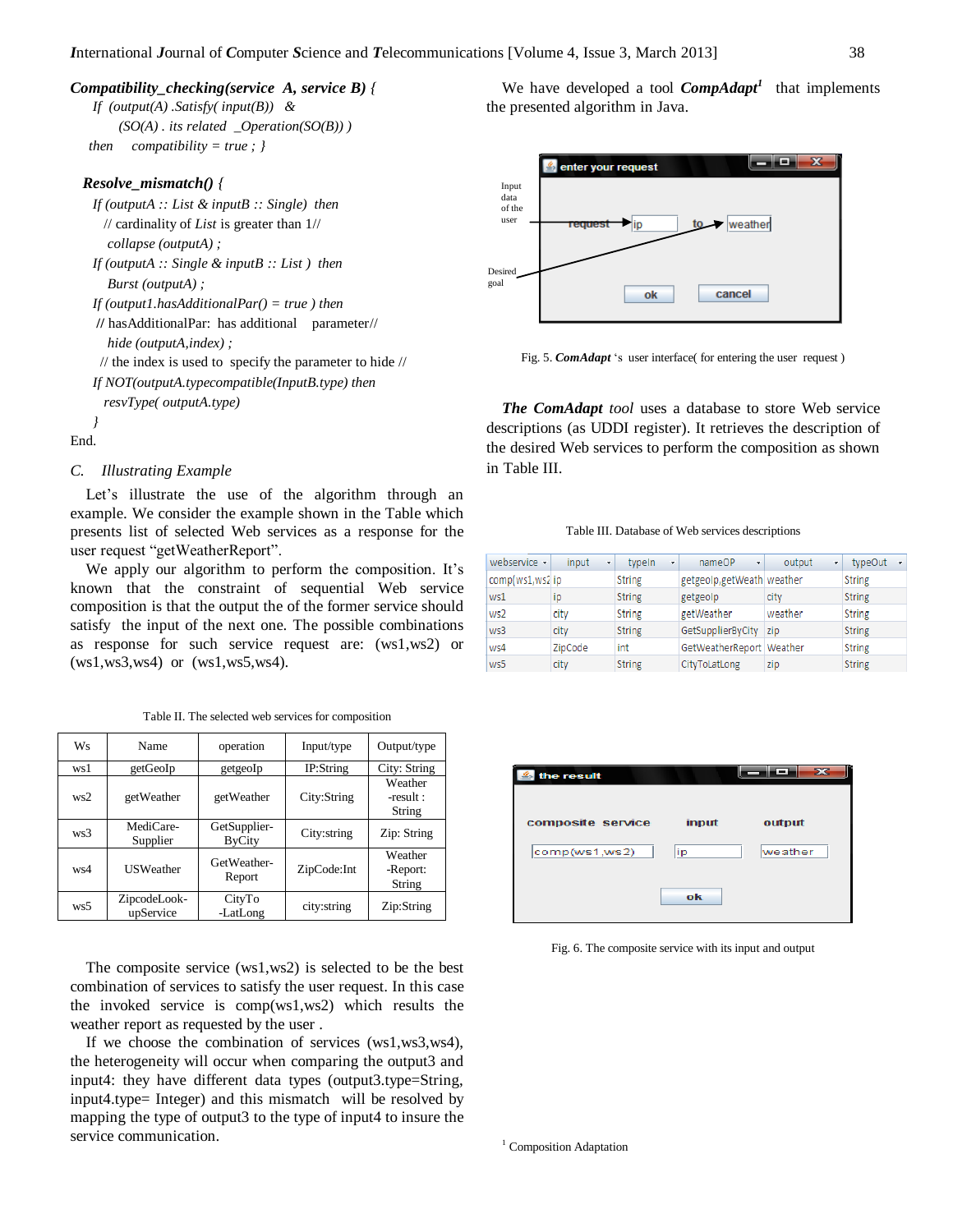

Fig. 7. Web service composition using JOpera (weather result from Ip)

## VI. RELATED WORK

Service interfaces can be described from a structural perspective (where the focus is on message types) and from a behavioral perspective (where the focus is on control dependencies between message exchanges). The problem of interface adaptation from the structural perspective has received considerable attention leading to a number of transformation definitions such as XSLT [10] and schema mapping tools such as Microsoft BizTalk Mapper [11], Stylus Studio XML Mapping Tools [12], and SAP XI Mapping Editor. However the problem of interface adaptation from behavioral perspective is still open. A number of studies in this field have been proposed. For instance, in [9] the authors describe the interface as ordered sequence of actions and they have proposed algebra of transformation of interfaces, depending on the cases of mismatch that could occur to resolve inadequacy between interfaces. They take as input a source interface to produce a target interface by transforming the interfaces via six operators which are:

*Flow*: where a defined action in the source interface becomes another action in the target interface.

*Gather*: is applied when multiple actions from the source interface map to a single action in the target interface.

*Scatter*: is applied when a single action in the source interface is transformed into multiple actions in the target interface.

*Collapse*: is used when a stream of messages resulting from multiple instances of the same communication action is aggregated into a single message.

*Burst:* works in the reverse of the Collapse operator and is used when a single message needs to be split into a stream of messages.

*Hide*: is used when an action from the source interface is not required in the target interface.

In [13] authors proposed an approach to the composition and adaptation of mismatching components in systems where the number of transactions is not known in advance. Their approach applies composition at run-time with respect to the composition specification, using π-calculus to specify component interfaces.

In [14] authors specify mediator with finite state automata that resolves behavioral mismatches at runtime due to the removal of operations in provided interfaces, they also proposed an algorithm that resolves such mismatches .

In [7] authors have proposed an approach for composition that only uses already available information in service interface definitions. It does not require service providers to describe their interfaces with semantic markup. They proposed data types matching and service composition algorithm, using the measure of linguistic similarity between two data types.

In [15] authors present a framework for Dynamic service composition and parameters matchmaking. They discussed main problems faced by dynamic service composition. Among which are transactional support and compositional correctness. To make the system flexible they include user involvement at few steps for example selection of service and matchmaking decision.

In [16] authors propose a process mediation architecture based on Triple space computing, and present potential solutions for resolvable message sequence mismatches. In addition, they categorize these resolvable mismatch scenarios into five classes. This analysis generalizes the resolvable message sequence mismatches, provides the basis for checking Web service compatibility from the behavioral aspect, and offers an opportunity to have a uniform solution to address these mismatches.

In [17] authors have identified number of possible mismatches between services and some basic mapping functions that can be used to solve simple mismatches. Such mapping functions can be combined in a script to solve complex mismatches. Scripts can be executed by a mediator that receives an operation request, parses it, and eventually performs the needed adaptations.

In our approach we present an algorithm that support both dynamic composition and adaptation. Our contribution regarding the most approaches is that we have used the dynamic composition and adaptation whereas the other approaches resolve either the dynamicity of the composition or the dynamic adaptation of static composition.